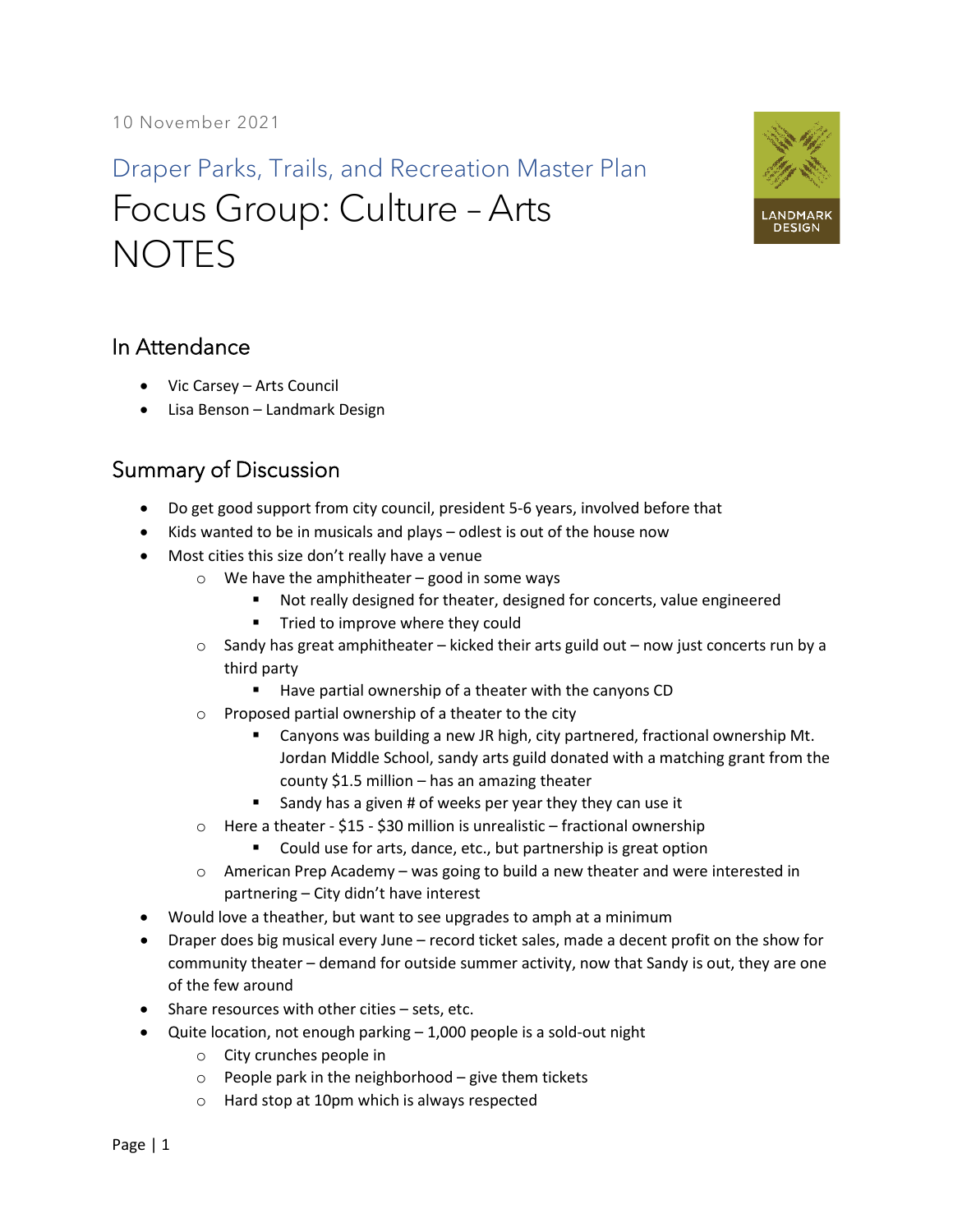- More to be done at amphiteater
	- $\circ$  Think there was a plan to do indoor theater behind the park would like an indoor facility
- 4-5 shows per year
	- o At least 3 iin amph
		- **Large show June**
		- Kids show in July
		- Rotating show in aug local performers
	- o 1-2 in other local venues
		- Maybe rent Draper historic theater
		- Rent Alta High School (outside of city)
- All volunteers, funding comes from Draper Community Foundation
	- o Starting to break even, make small profits
	- o Smaller shows don't make money
- Draper Arts Council ONLY does theater no dance, visual arts, Draper Philharmonic not supported by the City – just the orchestra – generally don't perform in Draper because no venue – wanted a venue built – but was unrealistic
- Draper has the arts festival just a city event not supported by the community council
- Always looking for artists to help with set design all volunteers is tough
	- $\circ$  Sandy has paid staff, 3 full time, have a set warehouse with an employee to run that, do some rentals of their costumes
- Without paid staff, it's challenging tends to be friends of friends helping each other, group isn't skilled with visual arts –
- Struggle with getting volunteers hard to find and retain people
- Draper Historic Theater
	- o Kitty corner from old Park School, been there a long time
	- o Non-profit do all of their own fundraising, no city support
	- o Building needs a lot of work
	- $\circ$  Have a full schedule just to make the rent
	- $\circ$  Have a ton of turnover volunteers plus having financial burden
	- $\circ$  Building is privately owned family holds the mortgage
	- $\circ$  Site isn't ideal 100 110 seat theater, was a movie theater, not enough parking all on-street
- Have a summer theater program
	- o Workshop/program/camp 2 week program
	- $\circ$  Kids show may 80 kids may double cast that this year, 80-100
	- $\circ$  Camp had slots for 50 kids this year amphitheater is hot, and no heat either venue is challenge – used the rec center – rent was high – trying to figure out something different this year
	- $\circ$  American prep academy has been good partner use their indoor space for some activities and events though they don't have a theater
- Canyons School District is difficult, expensive, not good communication \$6,000 to \$8,000 to rent school for performances and rehearsals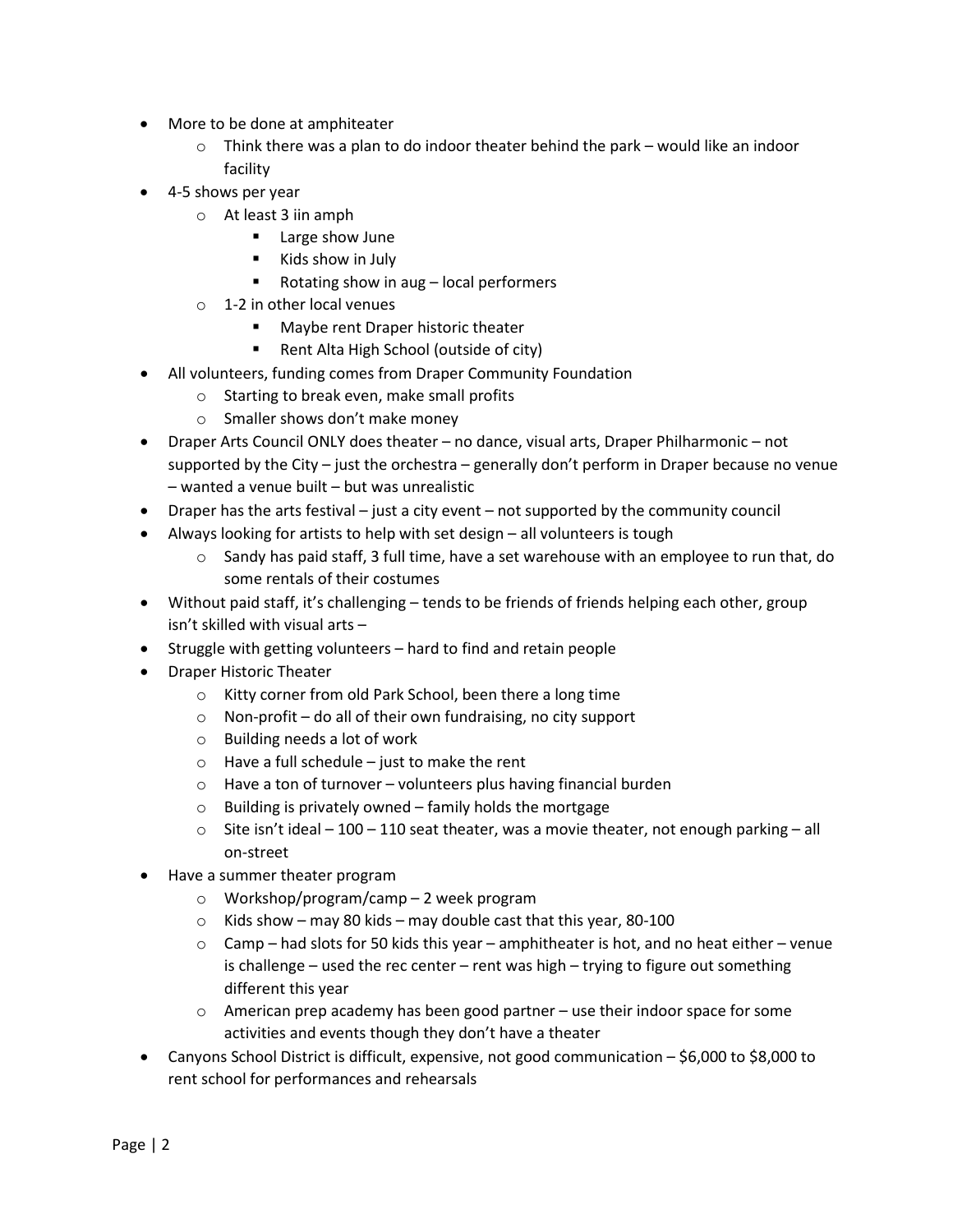- No storage at amphitheater have a storage unit, underbuilt for anything like that, but there's tremendous location
- People are surprised the facility exists assume it's not much if they haven't been there
	- o Not much of a possibility to upgrade amphitheater
	- $\circ$  No sound booth sound board on wheels needs to be able to be secured
	- o Sound system needs some upgrades
	- $\circ$  Technical improvements look at Tahuacan as a model for an outdoor theater, they evolved over 10 years – wasn't much there technically – was all local performers – now state of the art technology – do auditions in LA and New York
	- $\circ$  Still cheaper than building an indoor theater could be like nothing else in the valley
	- o Lighting system needs upgrades
	- $\circ$  City has been doing fewer concerts Rhett doesn't have a dedicated arts person to keep booking the venues – challenge for him
	- o Arts Council now has priority and city works around it
	- o Not a lot of infrastructure for lines/concessions
	- o Well-suited for theater smaller shows than what concert would have
	- o Wider appeal people like casual outdoor event, people can bring cooler good alternative to traditional theater
- Draper Community Foundation
	- o Funds Draper Days (primary expense), then Arts Council, Historical Society, Draper Scholarship (Miss Draper/Miss Utah), trails
	- o City funds the foundation
	- o Provide money for annual shows
- Did 2 big shows 2 years ago, but didn't have volunteer base
- Marketing
	- $\circ$  City helps some, but social media is the key, have some A-frame signs 15-18 around town, but do some local advertising in Draper Journal, big push on social media, have coordinator, work with the City's social media person, social media is about 80% of people of who attend – do photos of participants in costumes, so individuals can post about the shows they're in
	- o Ticket sales have been great
- Sandy had to do their summer show at indoor venue after they got kicked out of the amphitheater – ticket sales were so poor – so much because of venue change – had a season ticket
- Invest more in the amphitheater as top need project system
- Partnering on an indoor facility would still be a great opportunity American Preparatory Academy was good partner – or need an influential large donor to make it happen
- Council is not diverse need a diverse cast for upcoming show of Hairspray
- Most participants are outside the community, especially the adults, kids are in-community in general
- Higher quality shows and better reputation brings more people from all over
- Give people pride in what we're doing
- Are year-round, meet monthly summer is busy season, no one is in amphitheater in the winter, builds the June set in winter